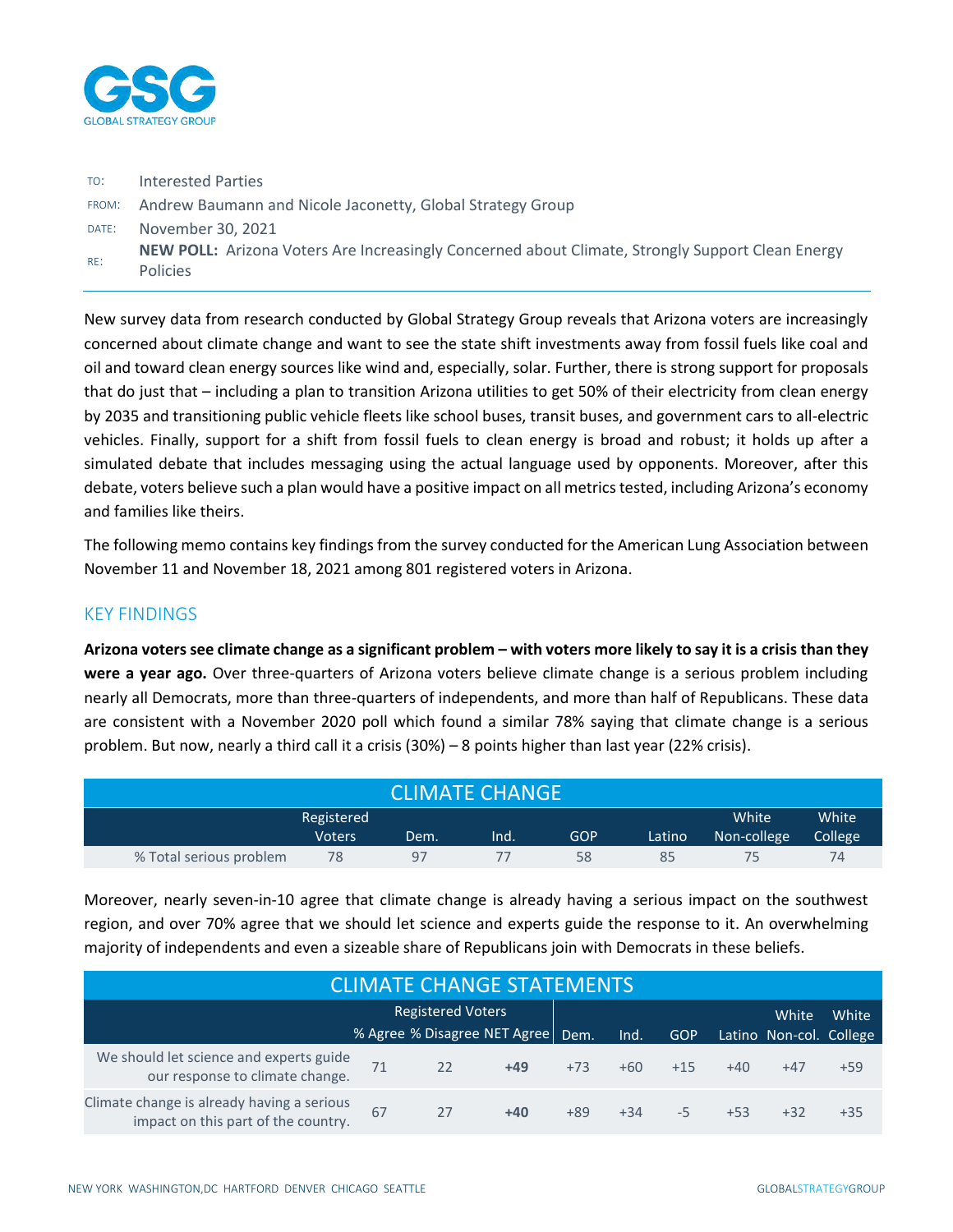**Voters continue to be very concerned about wildfires, droughts, and hot temperatures, along with air pollution and its health impacts.** More than three quarters of voters are concerned that Arizona's reliance on fossil fuels could lead to more and bigger wildfires, longer and more severe droughts, and more days with extremely hot temperatures. These concerns are shared across the political spectrum, including by nearly two-thirds of Republicans. Nearly eight-in-10 voters are also concerned that reliance on fossil fuels will lead to increased levels of smog and other air pollution that threaten all residents. The level of fear about the negative consequences of using fossil fuels is consistent with what it was in 2020.

|                                              | <b>IMPACT OF USING FOSSIL FUELS</b> |                         |    |    |            |        |             |         |  |  |  |  |  |  |  |
|----------------------------------------------|-------------------------------------|-------------------------|----|----|------------|--------|-------------|---------|--|--|--|--|--|--|--|
|                                              | % Concerned                         |                         |    |    |            |        |             |         |  |  |  |  |  |  |  |
|                                              | % Very                              |                         |    |    |            |        | White       | White   |  |  |  |  |  |  |  |
|                                              | Concerned                           | % Concerned   Dem. Ind. |    |    | <b>GOP</b> | Latino | Non-college | College |  |  |  |  |  |  |  |
| Longer and more severe droughts              | 53                                  | 80                      | 94 | 79 | 66         | 89     | 77          | 76      |  |  |  |  |  |  |  |
| More and bigger wildfires                    | 53                                  | 79                      | 96 | 76 | 65         | 88     | 77          | 73      |  |  |  |  |  |  |  |
| Increased levels of smog and other pollution | 48                                  | 79                      | 94 | 77 | 65         | 93     | 74          | 77      |  |  |  |  |  |  |  |
| More days with extremely hot temperatures    | 51                                  | 76                      | 93 | 74 | 60         | 85     | 72          | 72      |  |  |  |  |  |  |  |

**Voters overwhelmingly want to see Arizona move towards wind and solar and away from coal and oil.** Voters on both sides of the aisle want to see their state use more solar (by a 73-point margin) and wind (by a 55-point margin) as well as less oil and coal. Further, over three-quarters agree that the country should make significant investments in clean energy as a part of the effort to rebuild the economy, and two-thirds agree we should do it in a just and equitable way – statements with which Democrats, Independents, and Republicans agree by wide margins.

|       | <b>ENERGY SOURCE USAGE</b> |    |                                         |       |       |       |            |       |       |                                  |  |  |  |  |  |
|-------|----------------------------|----|-----------------------------------------|-------|-------|-------|------------|-------|-------|----------------------------------|--|--|--|--|--|
|       |                            |    | <b>Registered Voters</b>                |       |       |       |            |       |       |                                  |  |  |  |  |  |
|       |                            |    |                                         |       |       |       |            |       | White |                                  |  |  |  |  |  |
|       |                            |    | % More % Less % About the same NET More |       | Dem.  | Ind.  | <b>GOP</b> |       |       | Latino Non-college White College |  |  |  |  |  |
| Solar | 80                         | 3  | 13                                      | $+77$ | $+89$ | $+74$ | $+67$      | $+79$ | $+73$ | $+84$                            |  |  |  |  |  |
| Wind  | 63                         | 8  | 21                                      | $+55$ | $+73$ | $+47$ | $+41$      | $+65$ | $+55$ | $+51$                            |  |  |  |  |  |
| Oil   | 11                         | 39 | 39                                      | $-28$ | $-52$ | $-32$ | $-2$       | $-21$ | $-28$ | $-39$                            |  |  |  |  |  |
| Coal  | 8                          | 49 | 27                                      | $-41$ | -60   | -46   | $-18$      | $-35$ | $-39$ | $-51$                            |  |  |  |  |  |

| <b>CLEAN ENERGY STATEMENTS</b>                                                                                                                                                                               |    |                                     |       |       |       |       |       |                             |       |  |  |  |  |
|--------------------------------------------------------------------------------------------------------------------------------------------------------------------------------------------------------------|----|-------------------------------------|-------|-------|-------|-------|-------|-----------------------------|-------|--|--|--|--|
|                                                                                                                                                                                                              |    | <b>Registered Voters</b>            |       |       |       |       |       | White                       | White |  |  |  |  |
|                                                                                                                                                                                                              |    | % Agree % Disagree NET Agree   Dem. |       |       | Ind.  |       |       | GOP Latino Non-col. College |       |  |  |  |  |
| America should make significant investments<br>in clean energy as part of our efforts to<br>rebuild the economy.                                                                                             | 75 | 20                                  | $+55$ | $+89$ | $+55$ | $+21$ | $+65$ | $+48$                       | $+54$ |  |  |  |  |
| As we move the country to clean energy, we<br>should make sure that our investments<br>benefit the communities most impacted by<br>pollution, including Black, Hispanic, and<br>Native American communities. | 64 | 22                                  | $+42$ | $+79$ | $+41$ | $+6$  | $+61$ | $+30$                       | $+42$ |  |  |  |  |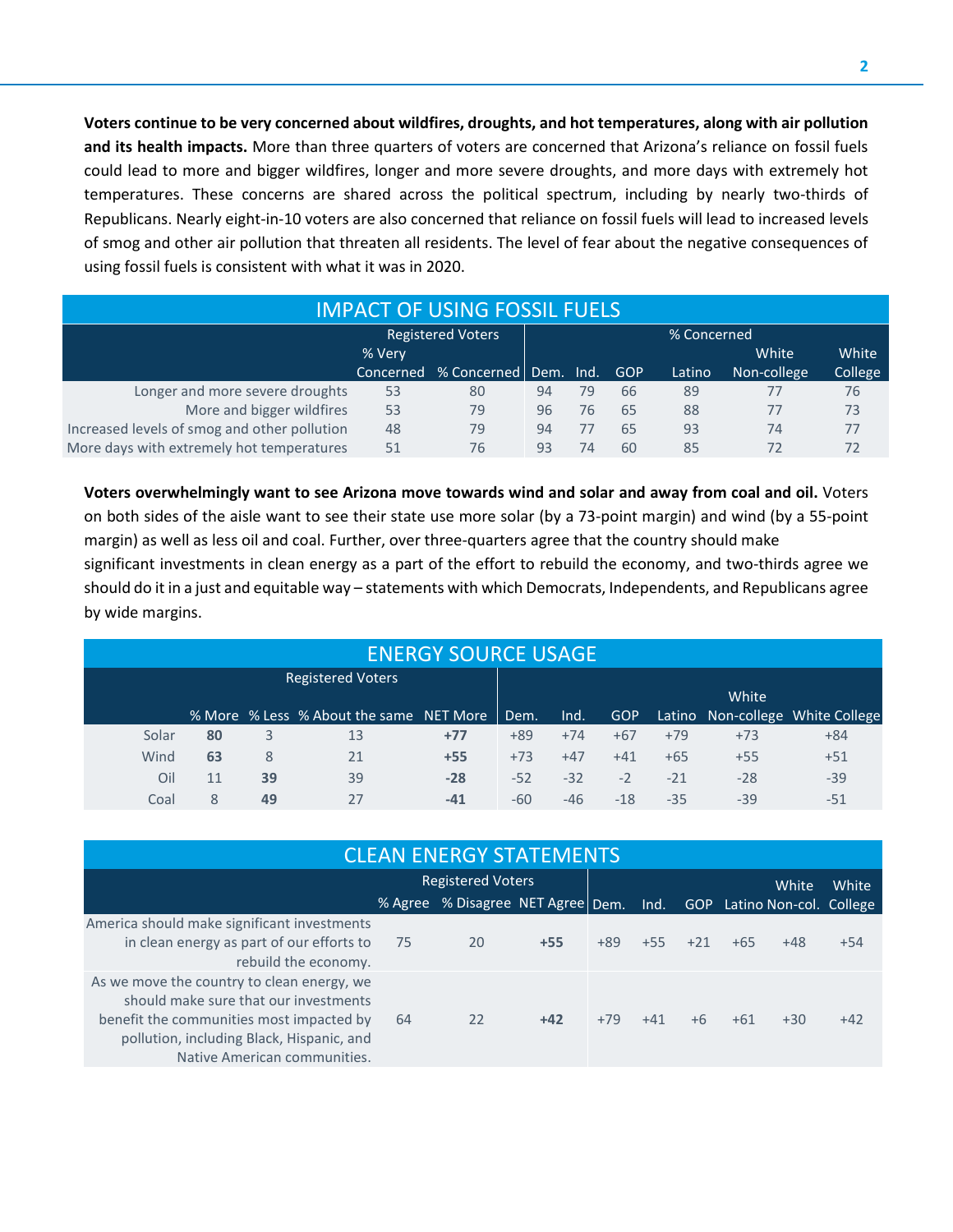**Voters strongly support Arizona shifting investments away from fossil fuels and toward clean energy.** Threequarters of Arizona voters support the state "shifting its investments away from fossil fuels like oil, gas, and coal and toward clean energy sources and technologies like wind, solar, and zero-emission vehicles." The proposal is supported by large majorities of Democrats, independents, and less-conservative Republicans. Only very conservative Republicans are in opposition. Furthermore, a large majority of voters – including Democrats, independents, and less-conservative Republicans – would be more favorable to a legislator who supports shifting investments away from fossil fuels and towards clean energy.

# INITIAL SUPPORT

Would you support or oppose the state of Arizona shifting its investments away from fossil fuels like oil, gas, and coal and toward clean energy sources and technologies like wind, solar, and zero-emission vehicles?

| <b>Registered Voters</b> |                                |       |      | Non-Very Cons. | Very Cons. |        | White       | White   |
|--------------------------|--------------------------------|-------|------|----------------|------------|--------|-------------|---------|
|                          | % Support % Oppose NET Support | Dem.  | lnd. | GOP            | GOP        | Latino | Non-college | College |
| 25                       | +50                            | $+92$ | +46  | $+38$          | $-22$      | $+62$  | +46         | +46     |

## IMPACT ON FAVORABILITY

Would you feel more or less favorable toward your state legislator if he or she supported Arizona shifting its investments away from fossil fuels like oil, gas, and coal and toward clean energy sources and technologies like wind, solar, and zeroemission vehicles, or would it make no difference in your opinion?

|           | <b>Registered Voters</b> |          |       |      |                |            |        |             |         |
|-----------|--------------------------|----------|-------|------|----------------|------------|--------|-------------|---------|
| % More    | % Less                   |          |       |      | Non-Very Cons. | Very Cons. |        | White       | White   |
| favorable | favorable                | NET More | Dem.  | lnd. | GOP            | GOP        | Latino | Non-college | College |
| 59        | 18                       | +41      | $+83$ | +36  | $+28$          | $-29$      | +51    | +35         | $+39$   |

**After a full debate, voters remain overwhelmingly supportive of shifting investments towards clean energy.**  After hearing a simulated debate that includes strong attacks from opponents claiming that such a shift would kill jobs and "cause electricity bills to skyrocket and force Arizona families to buy expensive electric cars," more than two-thirds of voters continue to support shifting Arizona's investments away from fossil fuels and toward clean energy (see Appendix for full language). Democrats, independents, and less-conservative Republicans all continue to support such a shift after the simulated debate.

# INFORMED SUPPORT

Would you support or oppose the state of Arizona shifting its investments away from fossil fuels like oil, gas, and coal and toward clean energy sources and technologies like wind, solar, and zero-emission vehicles?

|    | <b>Registered Voters</b> |                                |       |      | Non-Very Cons. | Very Cons. |        | White       | White          |
|----|--------------------------|--------------------------------|-------|------|----------------|------------|--------|-------------|----------------|
|    |                          | % Support % Oppose NET Support | Dem.  | lnd. | GOP            | <b>GOP</b> | Latino | Non-college | <b>College</b> |
| 68 |                          | +36                            | $+82$ | +40  | +14            | -46        | +48    | +32         | +32            |

**Voters recognize that shifting Arizona's investments toward clean energy will have a positive impact on air quality, climate change, and the economy and reject opponents' attacks on costs.** Even after hearing opposition messaging, nearly eight-in-10 voters recognize that the state shifting its investments away from fossil fuels and towards clean energy will have a positive impact on air quality in Arizona, while about two-thirds say it will have a positive impact on climate change, the health of families like theirs, and future generations of their families, and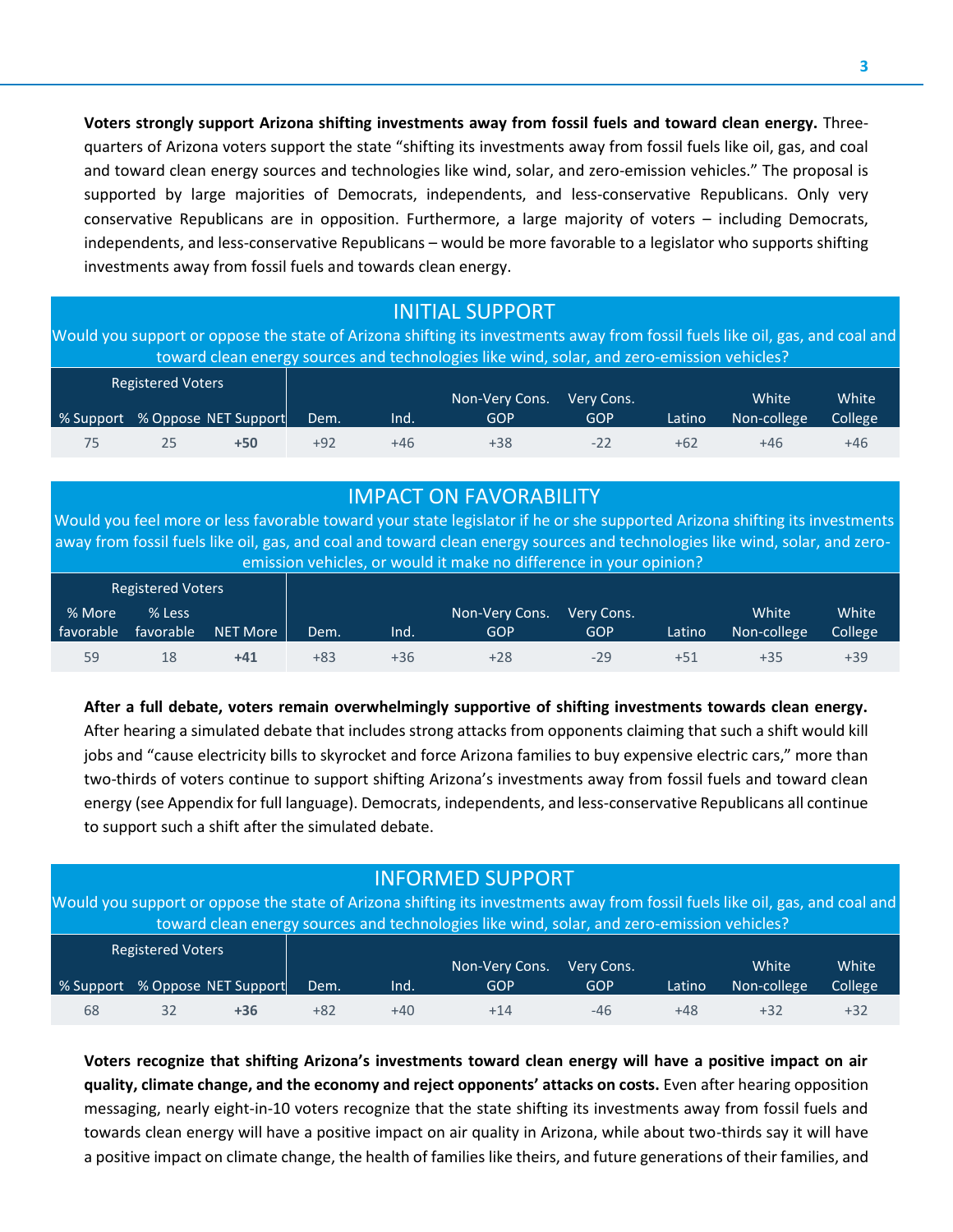| <b>PROPOSAL IMPACTS</b>                                                             |    |    |    |       |  |  |  |  |  |  |  |  |
|-------------------------------------------------------------------------------------|----|----|----|-------|--|--|--|--|--|--|--|--|
| % Negative impact<br>% No impact<br>% Positive impact<br><b>NET Positive Impact</b> |    |    |    |       |  |  |  |  |  |  |  |  |
| Air quality in Arizona                                                              | 76 | 9  | 15 | $+67$ |  |  |  |  |  |  |  |  |
| Climate change                                                                      | 68 | 12 | 20 | $+56$ |  |  |  |  |  |  |  |  |
| The health of families like yours                                                   | 68 | 15 | 17 | $+53$ |  |  |  |  |  |  |  |  |
| Future generations of your family                                                   | 68 | 19 | 12 | $+49$ |  |  |  |  |  |  |  |  |
| Arizona seniors and children                                                        | 64 | 25 | 11 | $+39$ |  |  |  |  |  |  |  |  |
| Communities of color in Arizona                                                     | 57 | 25 | 18 | $+32$ |  |  |  |  |  |  |  |  |
| Your family                                                                         | 58 | 27 | 15 | $+31$ |  |  |  |  |  |  |  |  |
| The economy and jobs in Arizona                                                     | 57 | 35 | 8  | $+22$ |  |  |  |  |  |  |  |  |
| The finances of families like yours                                                 | 43 | 43 | 14 | 0     |  |  |  |  |  |  |  |  |

a solid majority believe it will have a positive impact on the economy and jobs in Arizona. Meanwhile, a 57% majority rejects the idea that such a shift would negatively impact the finances of families like theirs.

**Policies that support a switch to clean energy and electric vehicles and promote energy efficiency have broad, cross-partisan appeal.** All six of the proposals tested are supported by at least two-thirds of Arizona voters with cross-partisan backing. Most popular among these policies is a proposal to help homeowners increase their home energy efficiency. Investing state money to transition one-fifth of Arizona's school buses to zero-emission buses, transitioning public vehicle fleets to electric vehicles, incentivizing the purchase of electric vehicles, and investing in publicly available charging infrastructure for electric vehicles on highways and roads are all supported by about two-thirds of voters. Finally, voters strongly back a plan to require Arizona utilities to cut carbon emissions in half by the year 2035 and get 100% of their electricity from clean, carbon-free sources like wind and solar by 2050.

| <b>CLEAN ENERGY POLICIES</b>                                                                                                                                                                                    |                          |    |                                                             |       |                   |           |       |       |       |  |  |  |
|-----------------------------------------------------------------------------------------------------------------------------------------------------------------------------------------------------------------|--------------------------|----|-------------------------------------------------------------|-------|-------------------|-----------|-------|-------|-------|--|--|--|
|                                                                                                                                                                                                                 | <b>Registered Voters</b> |    |                                                             |       |                   |           |       |       |       |  |  |  |
|                                                                                                                                                                                                                 | % Support % Oppose       |    | <b>NET</b><br>Support Dem. Ind. GOP Latino Non-col. College |       |                   |           |       | White | White |  |  |  |
| Providing assistance for homeowners and renters<br>to increase the energy efficiency of their homes and<br>reduce energy use                                                                                    | 82                       | 13 | $+69$                                                       | $+84$ | $+72$ $+50$       |           | $+72$ | $+68$ | $+68$ |  |  |  |
| A plan to require Arizona utilities to get 50% of<br>their electricity from clean, carbon-free energy like<br>wind and solar by the year 2035 and 100% of their<br>electricity from carbon-free sources by 2050 | 69                       | 22 | $+47$                                                       |       | $+86 + 42 + 12$   |           | $+65$ | $+40$ | $+42$ |  |  |  |
| Investing state money to transition one-fifth of<br>Arizona's school buses from diesel-powered<br>vehicles to electric, zero-emission buses                                                                     | 68                       | 22 | $+46$                                                       |       | $+81$ $+45$ $+10$ |           | $+65$ | $+34$ | $+53$ |  |  |  |
| Policies that will transition public vehicle fleets like<br>school buses, transit buses, and government-<br>owned cars to all electric vehicles                                                                 | 67                       | 74 | $+43$                                                       | $+77$ |                   | $+40 +14$ | $+57$ | $+35$ | $+45$ |  |  |  |
| Investing in publicly available infrastructure for<br>charging electric vehicles along major highways and<br>roads                                                                                              | 66                       | 23 | $+43$                                                       | $+77$ | $+43$             | $+7$      | $+53$ | $+38$ | $+42$ |  |  |  |
| Providing consumer incentives to encourage the<br>purchase of electric vehicles                                                                                                                                 | 66                       | 27 | $+39$                                                       | $+77$ | $+37$             | $+1$      | $+45$ | $+33$ | $+46$ |  |  |  |

#### **ABOUT THIS RESEARCH**

*Global Strategy Group conducted an online survey of 801 Arizona registered voters from November 11 to November 18, 2021. The margin of error at the 95% confidence level for registered voters is +/- 3.5%. Care was taken to ensure the demographic composition of the sample matched Arizona's registered voter population across a variety of demographic variables including race, gender, age, education, and region.*